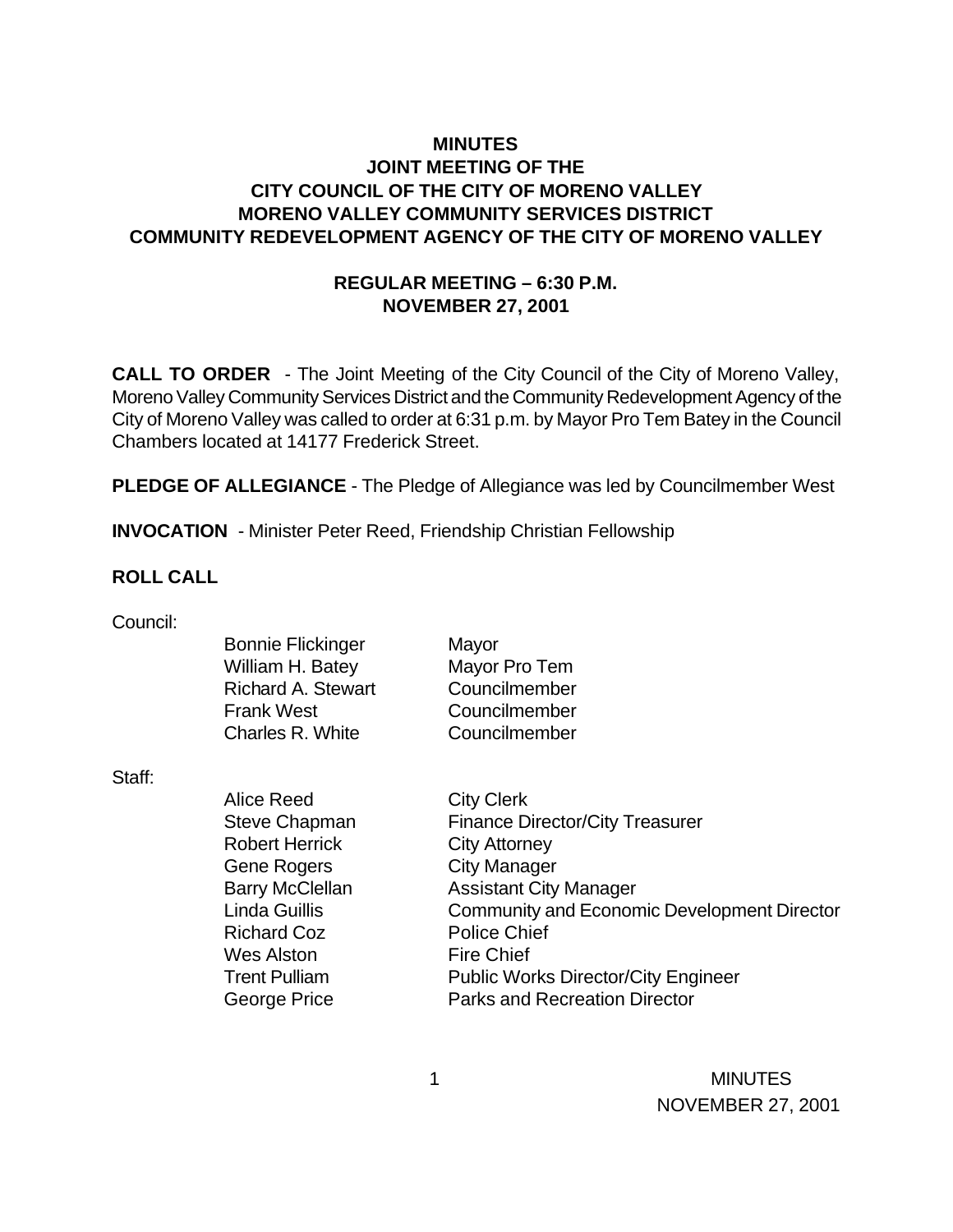# **JOINT CONSENT CALENDARS (SECTIONS A-C) OF THE CITY COUNCIL OF THE CITY OF MORENO VALLEY, MORENO VALLEY COMMUNITY SERVICES DISTRICT, AND COMMUNITY REDEVELOPMENT AGENCY OF THE CITY OF MORENO VALLEY**

Mayor Pro Tem Batey opened the agenda items for the Consent Calendars for public comments; there being none, public comments were closed.

Councilmember White made a motion, seconded by Councilmember West to approve the Consent Calendars in their entireties, except for Items A3 and A11, which were pulled for separate discussion/action. Motion carried 4-0-1. Mayor Flickinger absent. Roll call vote.

# **A. CONSENT CALENDAR** - **CITY COUNCIL**

- A1. ORDINANCES FIRST READING BY TITLE ONLY Waived reading of all Ordinance Introductions and read by title only.
- A2. MINUTES REGULAR MEETING OF NOVEMBER 13, 2001 Approved as submitted.
- A4. AUTHORIZATION TO CLOSE HEACOCK STREET FROM NANDINA AVENUE TO THE SOUTH CITY LIMITS AT OLEANDER AVENUE FROM NOVEMBER 28, 2001 TO MARCH 1, 2002 Authorized the closure of Heacock Street from Nandina Avenue to the south city limits at Oleander Avenue from November 28, 2001 to March 1, 2002.
- A5. FINAL MAP 28568, ACCEPT AGREEMENT AND BONDS FOR LANDSCAPE AND IRRIGATION IMPROVEMENTS – NORTH SIDE OF JOHN F. KENNEDY DRIVE, EAST OF MORENO BEACH DRIVE – SUBDIVIDER – RYLAND HOMES OF CALIFORNIA, INC. Accepted the bonds and authorized the Mayor to execute the agreement for landscape and irrigation improvements; and instructed the City Clerk to forward the completed Agreement for Landscape and Irrigation Improvements to the Riverside County Recorder's office for recordation.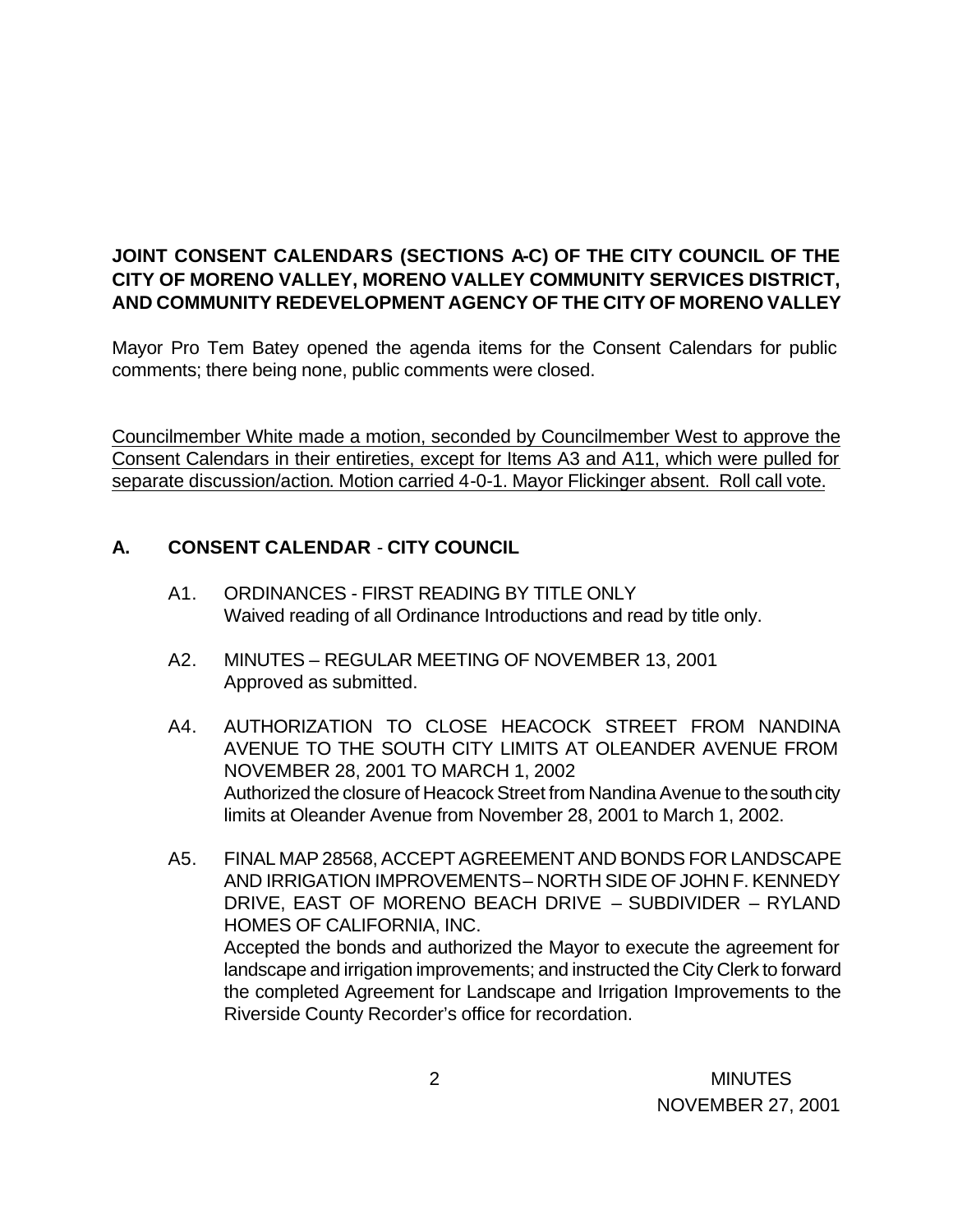- A6. AUTHORIZATION TO AWARD CONSTRUCTION RELATED CONTRACTS SAN MICHELE ROAD IMPROVEMENTS – PROJECT NO. 99-12567420 Awarded the construction contract for the San Michele Road Improvements to R.J. Noble Company, Orange, California, the lowest responsible bidder; and authorized the Mayor to execute a contract agreement with R.J. Noble Company; and authorized the issuance of a purchase order to R.J. Noble Company, in the amount of \$954,977 (the amount of bid plus 10% contingency), when both parties have signed the contract (Account No. 125.67420); and awarded the construction inspection services contract to Aufbau Corporation, Glendale, California; and awarded the construction geotechnical services contract to Kleinfelder, Redlands, California; and awarded the construction surveying services to Hillwig-Goodrow, LLC, Yucaipa, California.
- A7. NOTICE OF COMPLETION TRAFFIC SIGNAL INSTALLATIONS PERRIS BOULEVARD AND NANDINA AVENUE, PROJECT NO. 99-26655 – BOX SPRINGS ROAD AND CLARK STREET, PROJECT NO. 99-26772 – CACTUS AVENUE AND LASSELLE STREET, PROJECT NO. 99-37766 Ratified Contract Change Order No. 1 (Final), which reflects the adjustments to the final bid item quantities and revised street improvements; and accepted the work as complete for the traffic signal installations and street improvements at Perris Boulevard and Nandina Avenue, Box Springs Road and Clark Street and Cactus Avenue and Lasselle Street constructed by L.A. Signal, Inc., City of Industry, California; and directed the City Clerk to record the Notice of Completion within ten (10) days at the Office of the County Recorder of Riverside County as required by Section 3093 of the California Civil Code; and authorized the Director of Finance to release the retention to the contractor thirty-five (35) calendar days after the date of recordation of the Notice of Completion, if no claims are filed against the project (Perris/Nandina, Account No. 426.65520; Box Springs/Clark, Account No. 426.77220; Cactus/Lasselle, Account Nos. 137.76630 and 121.76620); and accepted the traffic signals and street improvements into the City's maintained road system; and approved the Budget Appropriation Adjustment transferring \$12,066.24 of unencumbered funds in the Box Springs Road/Clark Street project (Account No. 426.77220) to cover the shortfall in the following two projects: (a) Perris Boulevard/Nandina Avenue \$2,969.41 to Account No. 426.65520; and (b) Cactus Avenue/Lasselle Street \$9,096.83 to Account No. 137.76630.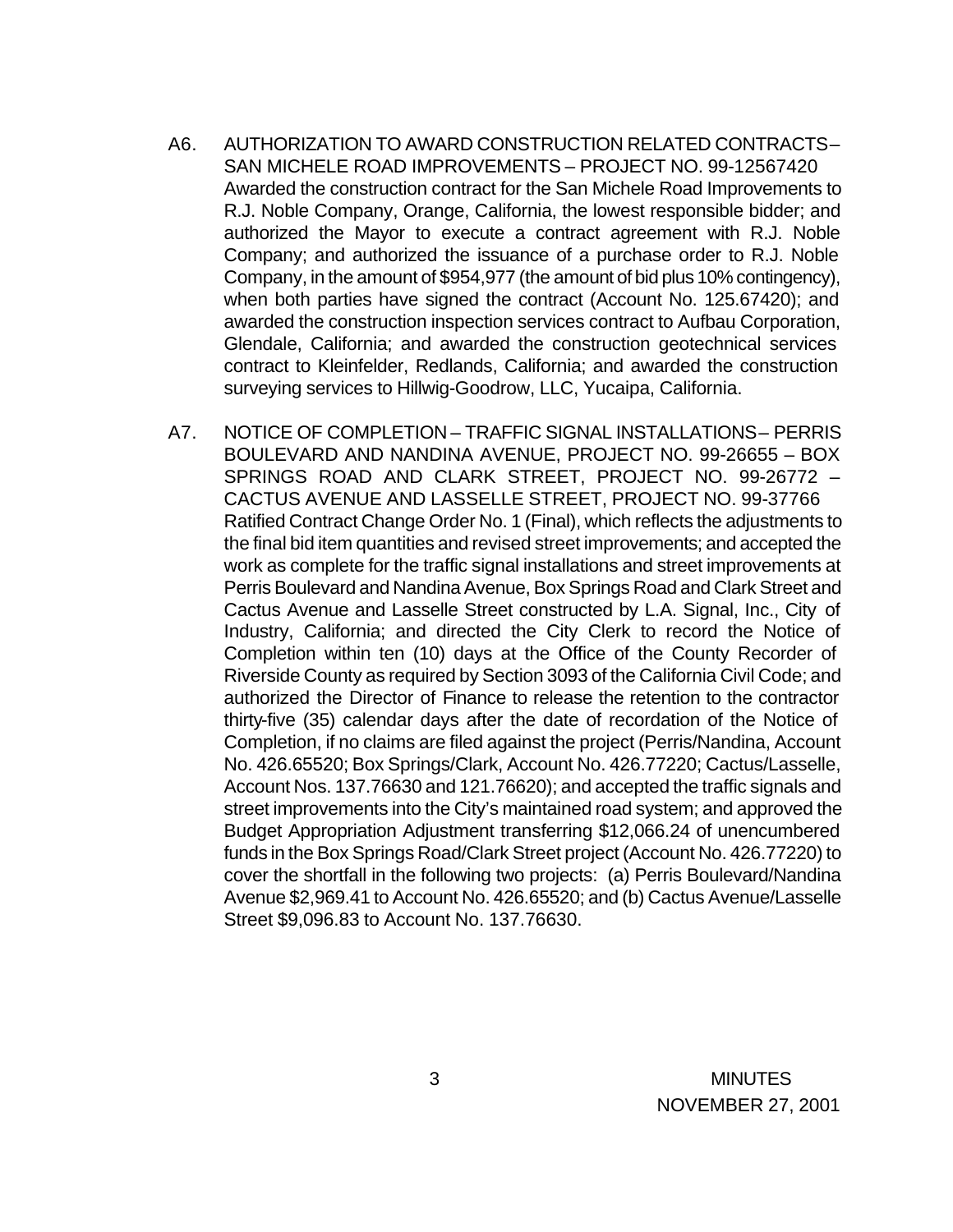- A8. AGREEMENT FOR PROFESSIONAL CONSULTANT SERVICES PROJECT NO. 01-12565020 – PAVEMENT MANAGEMENT PROGRAM Approved the Agreement for Professional Consultant Services with Berryman & Henigar, Inc., 2001 East First Street, Santa Ana, California, 92705, to provide the City with an updated Pavement Management Program (PMP); and authorized the Mayor to execute said Agreement for Professional Consultant Services with Berryman & Henigar, Inc, and authorized the issuance of a Purchase Order to Berryman & Henigar, Inc. in the amount of \$143,598, when both parties have signed the Agreement (Account No. 125.65020).
- A9. WARRANT REPORTS OCTOBER 31, 2001 Adopted Resolution No. 2001-71, approving the Warrant Reports, including wire transfers, Dated October, 2001 in the total amount of \$4,859,193.84.

Resolution No. 2001-71

A Resolution of the City Council of the City of Moreno Valley, California, approving the warrant reports dated October 31, 2001

A10. APPROVAL OF FINAL MAPS 27526 AND 27526-1 – SINGLE FAMILY RESIDENTIAL PROJECTS AND ACCEPT AGREEMENTS AND BONDS FOR PUBLIC RIGHT-OF-WAY IMPROVEMENTS – NORTHEAST CORNER OF COTTONWOOD AVENUE AND LASSELLE STREET – SUBDIVIDER – DON AND NANCY SKJERVEN Approved Final Maps 27526 and 27526-1, authorized the City Clerk to sign the maps and transmit said maps to the County Recorder's Office for recordation; accepted the bonds and agreements for public improvements; authorized the Mayor to execute the agreements; and directed the City Clerk to forward the signed agreements to the County Recorder's Office for recordation.

### **B. CONSENT CALENDAR** - **COMMUNITY SERVICES DISTRICT**

- B1. ORDINANCES FIRST READING BY TITLE ONLY Waived reading of all Ordinance Introductions and read by title only.
- B2. MINUTES REGULAR MEETING OF NOVEMBER 13, 2001 Approved as submitted.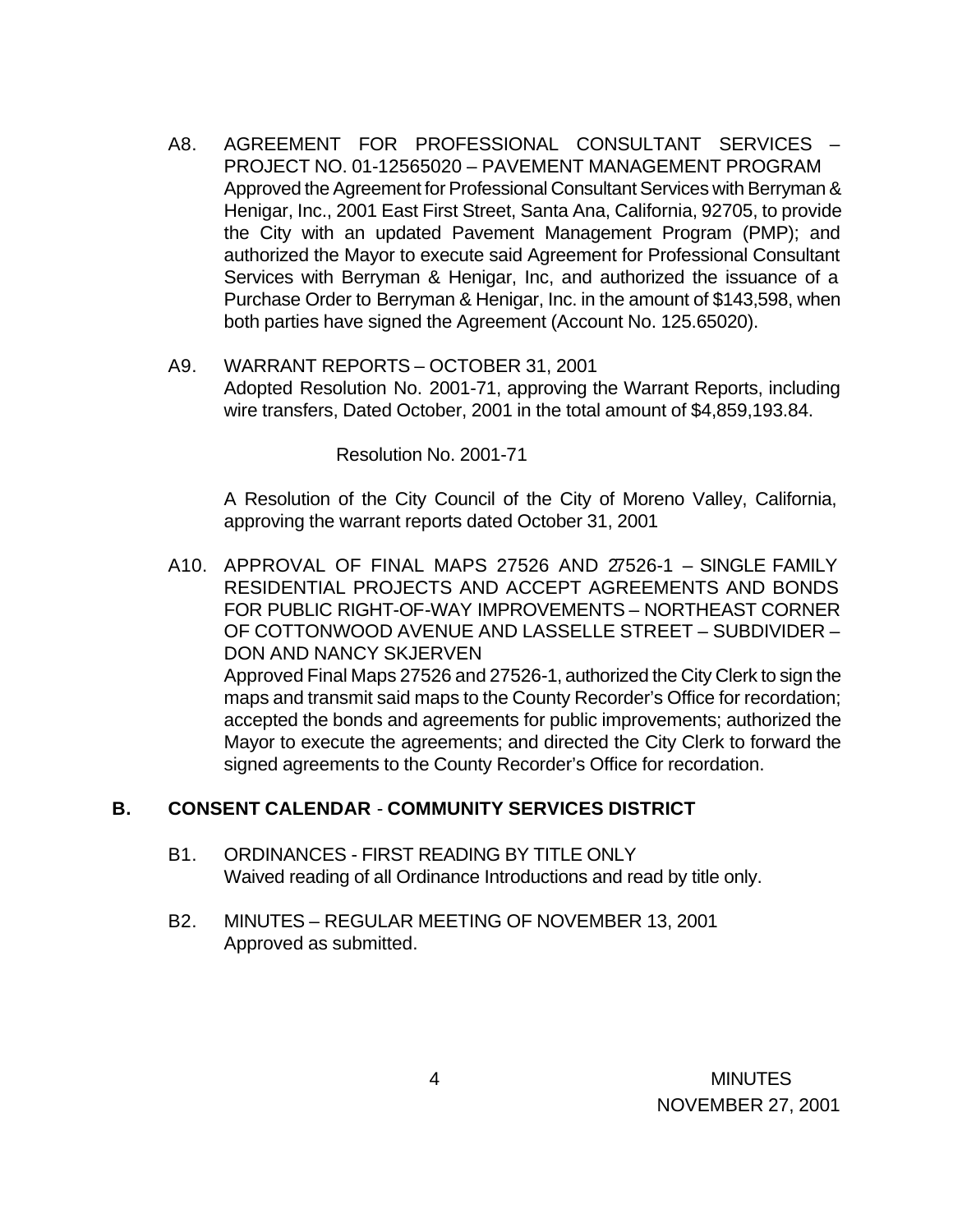#### **C. CONSENT CALENDAR** - **COMMUNITY REDEVELOPMENT AGENCY**

- C1. ORDINANCES FIRST READING BY TITLE ONLY Waived reading of all Ordinance Introductions and read by title only.
- C2. MINUTES REGULAR MEETING OF NOVEMBER 13, 2001 Approved as submitted.

### **D. PUBLIC HEARINGS**

D1. MORENO VALLEY COMMUNITY SERVICES DISTRICT PUBLIC HEARING REGARDING MAIL BALLOT PROCEEDING TO REACTIVATE ZONE D (PARKWAY LANDSCAPE MAINTENANCE) AT THE STANDARD SERVICE LEVEL FOR TRACT 20404

Conducted the public hearing to consider reactivating Zone D (Parkway Landscape Maintenance) at the standard service label and the annual parcel charge for Tract 20404).

Vice President Batey opened the public testimony portion of the public hearing; there being none, public testimony was closed.

The Secretary tabulated the mail ballots for CSD Zone D, Tract 20404 and announced the results as follows: out of 238 ballots that were mailed out, the City Clerk's office received 62 ballots; 62 were validated; Yes votes - 43; No votes - 19.

Vice President Batey made a motion, seconded by Boardmember West to verify and accept the results of the mail ballot proceeding and authorize and impose the CSD Zone D charge. Motion carried 5-0. Roll call vote.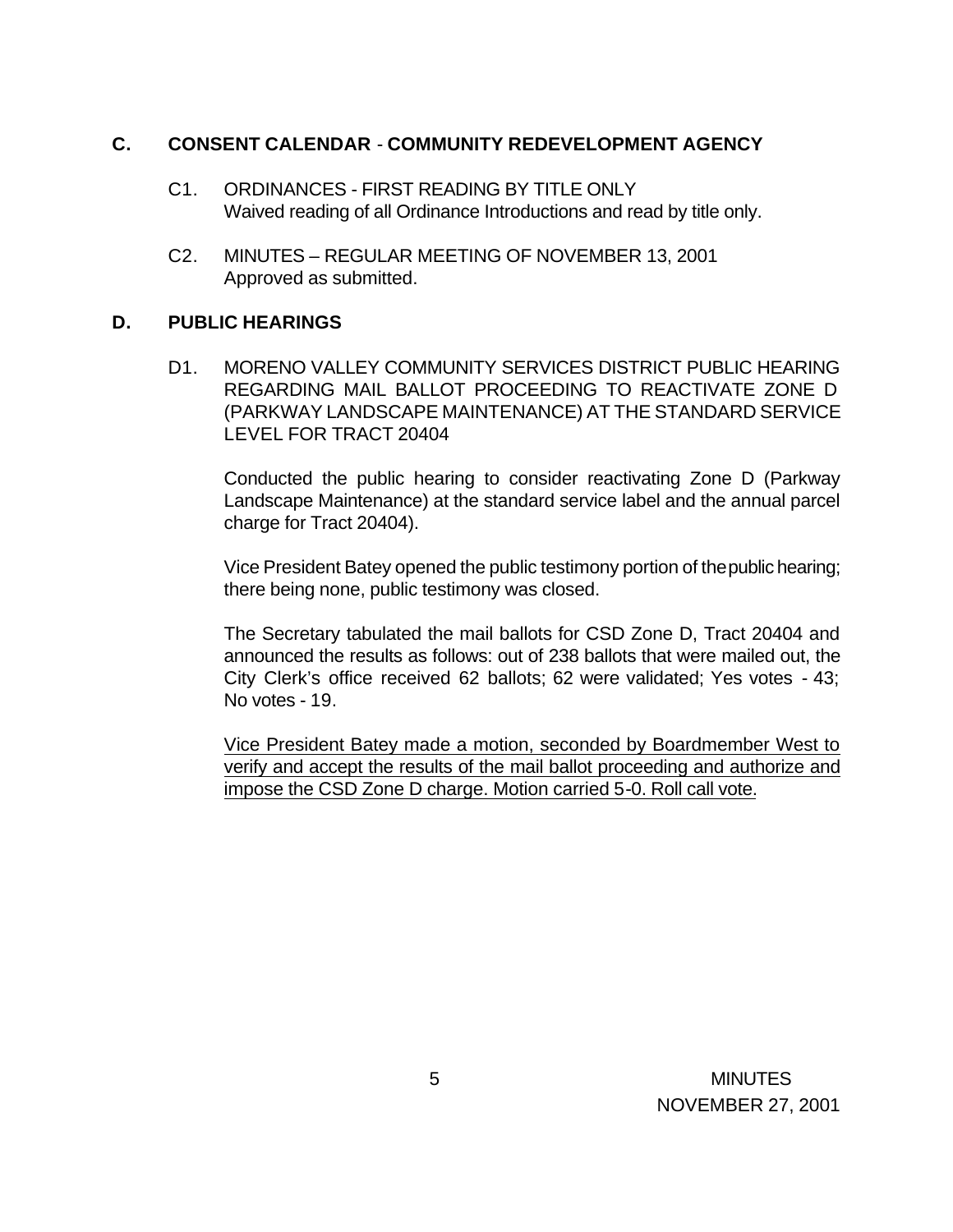D2. MORENO VALLEY COMMUNITY SERVICES DISTRICT PUBLIC HEARING REGARDING MAIL BALLOT PROCEEDING TO REACTIVATE ZONE D (PARKWAY LANDSCAPE MAINTENANCE) FOR TRACT 20579

Conducted the public hearing to consider reactivating Zone D (Parkway Landscape Maintenance) at the proposed service label and the annual parcel charge for Tract 20579)

Vice President Batey opened the public testimony portion of the public hearing; there being none, public testimony was closed.

The Secretary tabulated the mail ballots for CSD Zone D, Tract 20579 and announced the results as follows:

Program "A" - out of 6 ballots that were mailed out, the City Clerk's office received 6 ballots; 6 were validated; Yes votes - 6; No votes - 0;

Program "B" - out of 5 ballots that were mailed out, the City Clerk's office received 4 ballots; 4 were validated; Yes votes - 4; No votes - 0.

Boardmember Stewart made a motion, seconded by Vice President Batey to verify and accept the results of the mail ballot proceeding and authorize and impose the CSD Zone D charge. Motion carried 5-0. Roll call vote.

D3. MORENO VALLEY COMMUNITY SERVICES DISTRICT PUBLIC HEARING TO INCORPORATE AN ARTERIAL WALL FAÇADE AND MONUMENT STRUCTURE MAINTENANCE PROGRAM INTO COMMUNITY SERVICES DISTRICT ZONES E-3 (WARMINGTON) AND E-4 (LANDMARK) HIGH SERVICE LEVEL LANDSCAPE MAINTENANCE PROGRAM FOR THE MORENO VALLEY RANCH SPECIFIC PLAN

Conducted the public hearing to provide for an Arterial Wall Façade and Monument Structure Maintenance program to address needed repairs and annual maintenance of exterior arterial wall façade surfaces, wrought iron panels, and monument structures that face arterial streets surrounding the Moreno Valley Ranch Specific Plan (Specific Plan No. 193).

President Flickinger opened the public testimony portion of the public hearing; there being none, public testimony was closed.

Boardmember Stewart made a motion, seconded by Boardmember West to authorize and accept the Arterial Wall Façade and Monument Structure Maintenance program, as part of the CSD Zones E-3 (Warmington) and E-4 (Landmark) High Service Level Landscape Maintenance Program, to fund each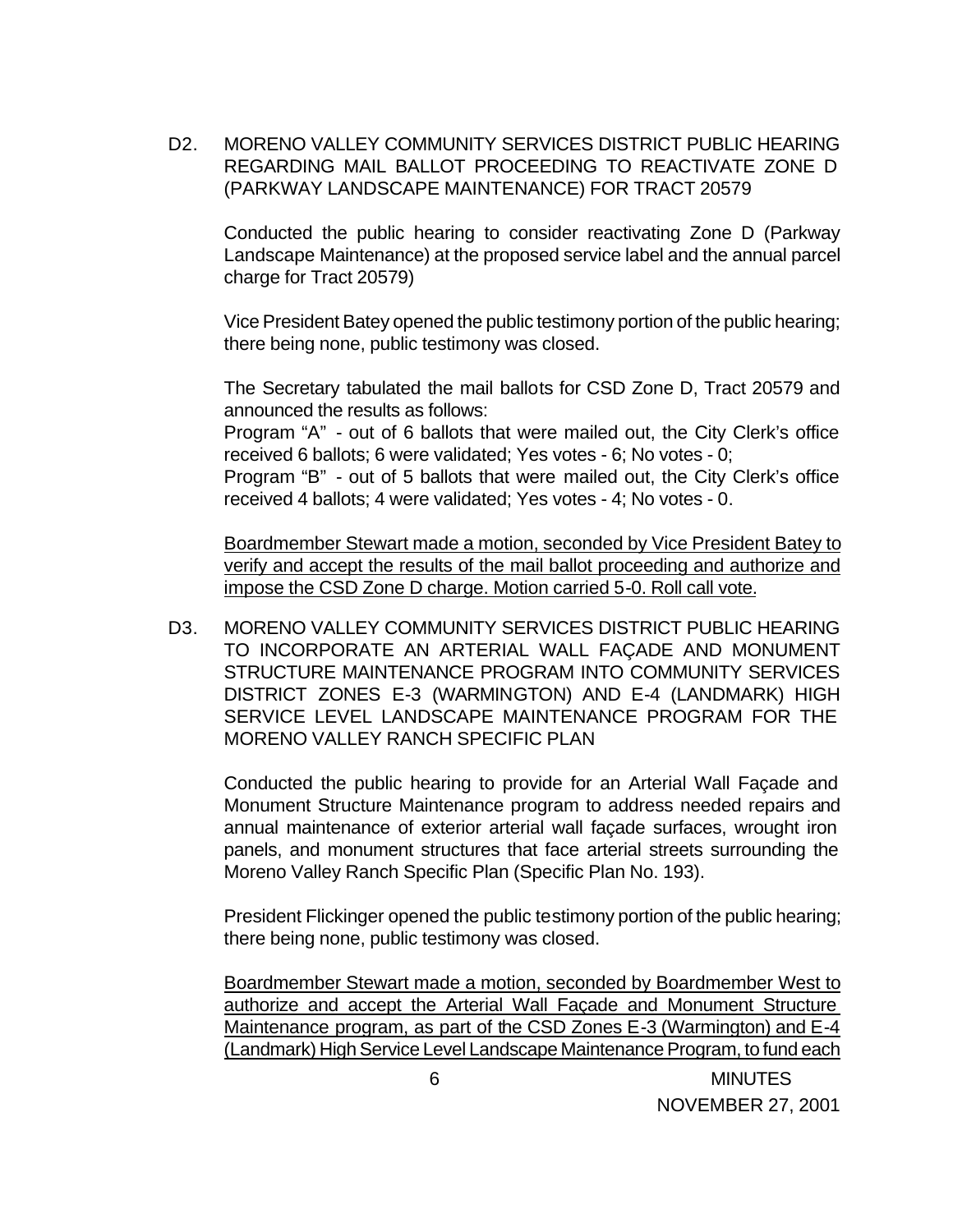development's pro rata share of initial repairs and on-going maintenance of the exterior arterial wall façade surfaces that face arterial streets and monument structures surrounding the Moreno Valley Ranch Specific Plan. Motion carried 5-0. Roll call vote.

### **E. ITEMS REMOVED FROM CONSENT CALENDARS FOR DISCUSSION OR SEPARATE ACTION**

A3. REQUEST FOR AUTHORIZATION OF A NO PARKING ZONE ON BOTH SIDES OF HEACOCK STREET BETWEEN IRIS AVENUE AND NANDINA AVENUE

Authorized 8000 feet of "No Parking" zone on both sides of Heacock Street between Iris Avenue and Nandina Avenue including the elimination of 1100 feet of truck parking on the east side of Heacock Street north of Cardinal Avenue.

A11. VACANCY ON ECOLOGICAL PROTECTION ADVISORY COMMITTEE Declared vacant David E. Waltemeyer's position on the Ecological Protection Advisory Committee, with the remainder of his term expiring on June 30, 2002; and authorized the City Clerk to notice the position as vacant.

Mayor Flickinger read into record David Waltemeyer's resignation letter from the Ecological Protection Advisory Committee.

Councilmember Stewart made a motion, seconded by Mayor Pro Tem Batey to approve agenda Items A3 and A11. Motion carried 5-0. Roll call vote.

#### **F. REPORTS**

#### F1. PRESENTATION BY COMMITTEE CHAIRPERSONS

Mayor Flickinger opened the agenda item for public comments; there being none, public comments were closed.

No action required.

# **RECESS; RECONVENE**

 7 MINUTES NOVEMBER 27, 2001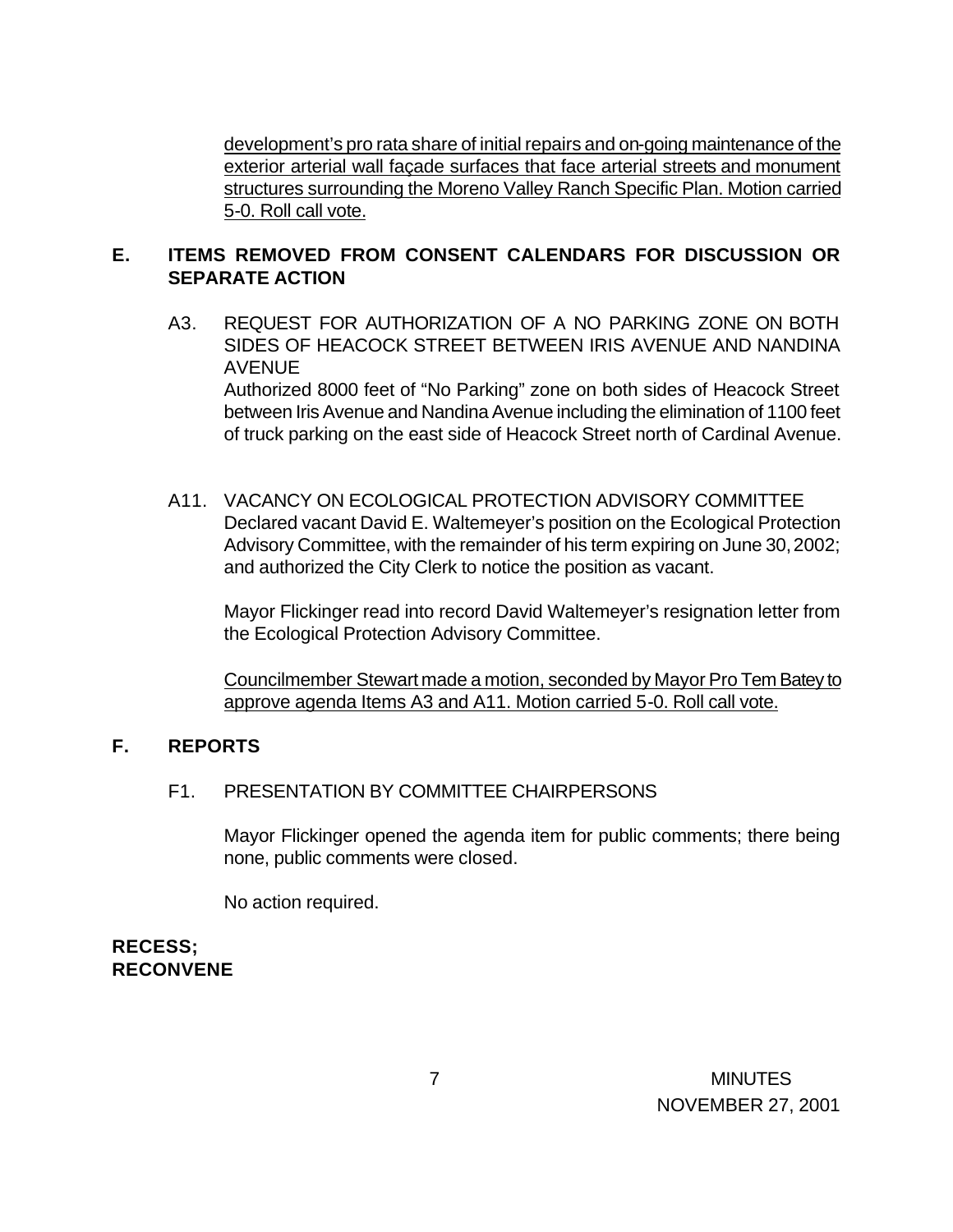#### **AGENDA ORDER**

F3. REPORT TO CONSIDER PUBLIC COMMENTS REGARDING COMMUNITY SERVICES DISTRICT ZONE B (RESIDENTIAL STREET LIGHTING) MAIL BALLOT PROCEEDING FOR TRACT 30286 (AND ALL AFFECTED PHASES)

President Flickinger opened the agenda item for public comments; there being none, public comments were closed.

### **AGENDA ORDER**

F2. REVITALIZATION PROGRAM (FORMERLY KNOWN AS ACQUISITION, REHABILITATION, AND RESALE PROGRAM – ARR)

Chairperson Flickinger opened the agenda item for public comments, which were received from Walter Brooks, Priscilla Banks, Wil Herring, George Jordan, Omar Albarran, Marie Strauss, Pete Bleckert, Meli Van Natta, David Judd, Leanne Kimball, Roberta Derilo, Ann Dunham, Gordon Maddock, and Steve Schechtman.

#### **RECESS; RECONVENE**

Agencymember White made a motion, seconded by Agencymember Stewart to approve the continuation of the Revitalization Program and direct staff to administer the program without change. Motion carried 3-2, Vice Chairman Batey and Chairperson Flickinger opposed. Roll call vote.

### **AGENDA ORDER**

PUBLIC COMMENTS **ON ANY SUBJECT NOT ON THE AGENDA** UNDER THE JURISDICTION OF THE CITY COUNCIL ARE AS FOLLOWS:

Priscilla Banks, 13560 Searson Drive

1) PA System for park

 8 MINUTES NOVEMBER 27, 2001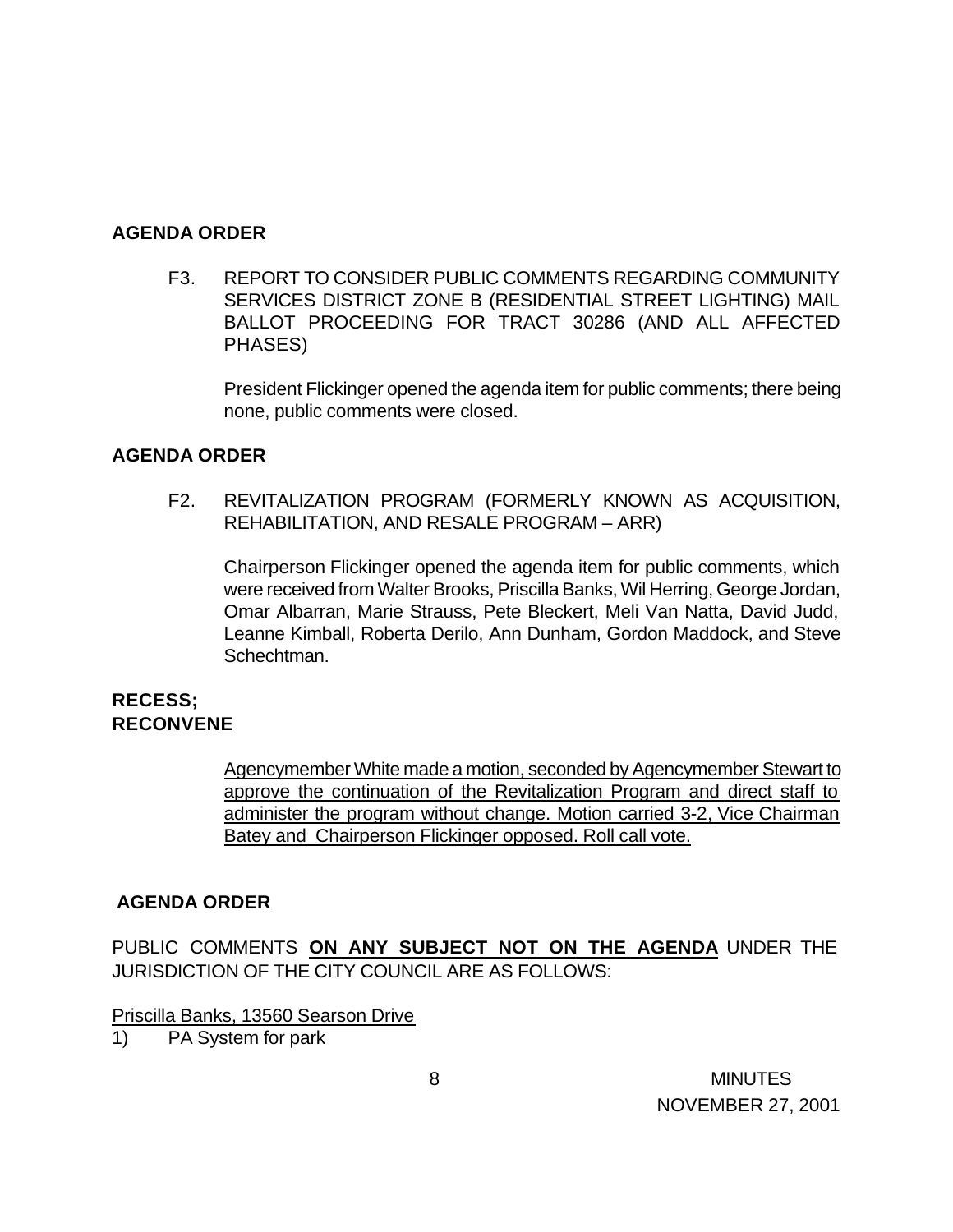2) Parolee Facility

#### Robert Anderson, 12188 Marigold

1) Use of political signs by Councilmember White

### Daryl C. Terrell, address matter of record

1) City's unity and pride

#### Ray Hosman, address matter of record

- 1) Enforcement of Council Rules of Procedures
- 2) Campaign signs

### Pete Bleckert, P.O. Box 217

- 1) Senate Bills regarding prevailing wage
- 2) Trees in Moreno Valley

### Thomas R. Jerele Sr., 24895 Sunnymead Boulevard, PMB 133

- 1) Thanked Council and staff for inviting chairpersons of Citizens Advisory Committees
- 2) Televising study sessions

# **CLOSING COMMENTS AND/OR REPORTS OF THE CITY COUNCIL, COMMUNITY SERVICES DISTRICT, OR COMMUNITY REDEVELOPMENT AGENCY**

### Mayor Pro Tem Batey

1) Dedication of Fire Station No. 2 on Hemlock and Perris – 11/28/01

#### Councilmember White

- 1) Thanked public for naming him in public forum
- 2) Requested that the traffic problem on Sunnymead Boulevard and Perris off-ramp be agendized for study session

#### Councilmember Stewart

1) Project on Ironwood and Pigeon Pass

#### Councilmember West - None

#### Mayor Flickinger

- 1) Thanked Mayor Pro Tem Batey for opening tonight's meeting
- 2) Dedication of Fire Station
- 3) Daytime curfew

 9 MINUTES NOVEMBER 27, 2001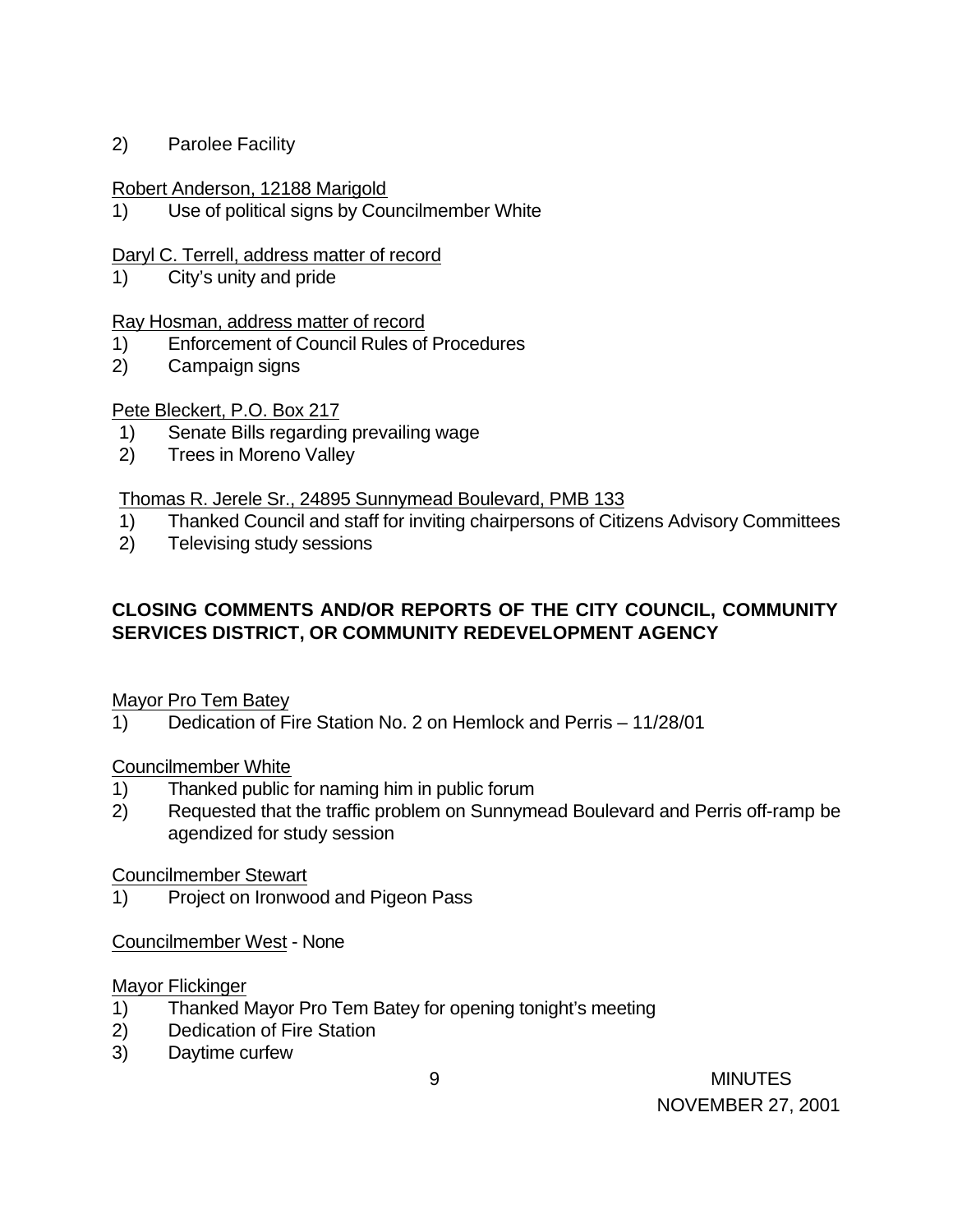4) Is willing to include the proposal to televise study sessions in budget discussion

# **AGENDA ORDER**

F4. APPOINTMENT TO THE ACCESSIBILITY APPEALS BOARD

Mayor Flickinger opened the agenda item for public comments; there being none, public comments were closed.

City Clerk announced that all five Councilmembers voted unanimously by ballot to appoint Betina "Tina" Smith to the Accessibility Appeals Board as a physically challenged representative.

F5. UTILITY USER'S TAX STATUS REPORT (continued from September 18, 2001)

Mayor Flickinger opened the agenda item for public comments, which were received from Pete Bleckert.

Councilmember Stewart made a motion, seconded by Councilmember White to receive and file the report, which provides the status of the Utility User's Tax revenue for the current fiscal year. Motion carried unanimously.

F6. APPROVAL OF QUARTERLY INVESTMENT REPORT - QUARTER ENDED SEPTEMBER 30, 2001

Mayor Flickinger opened the agenda item for public comments; there being none, public comments were closed.

Councilmember Stewart made a motion, seconded by Councilmember White to approve and accept the quarterly investment report, in compliance with California Government Code Section 53646. Motion carried unanimously.

F7. CITY MANAGER'S REPORT (Informational oral presentation only)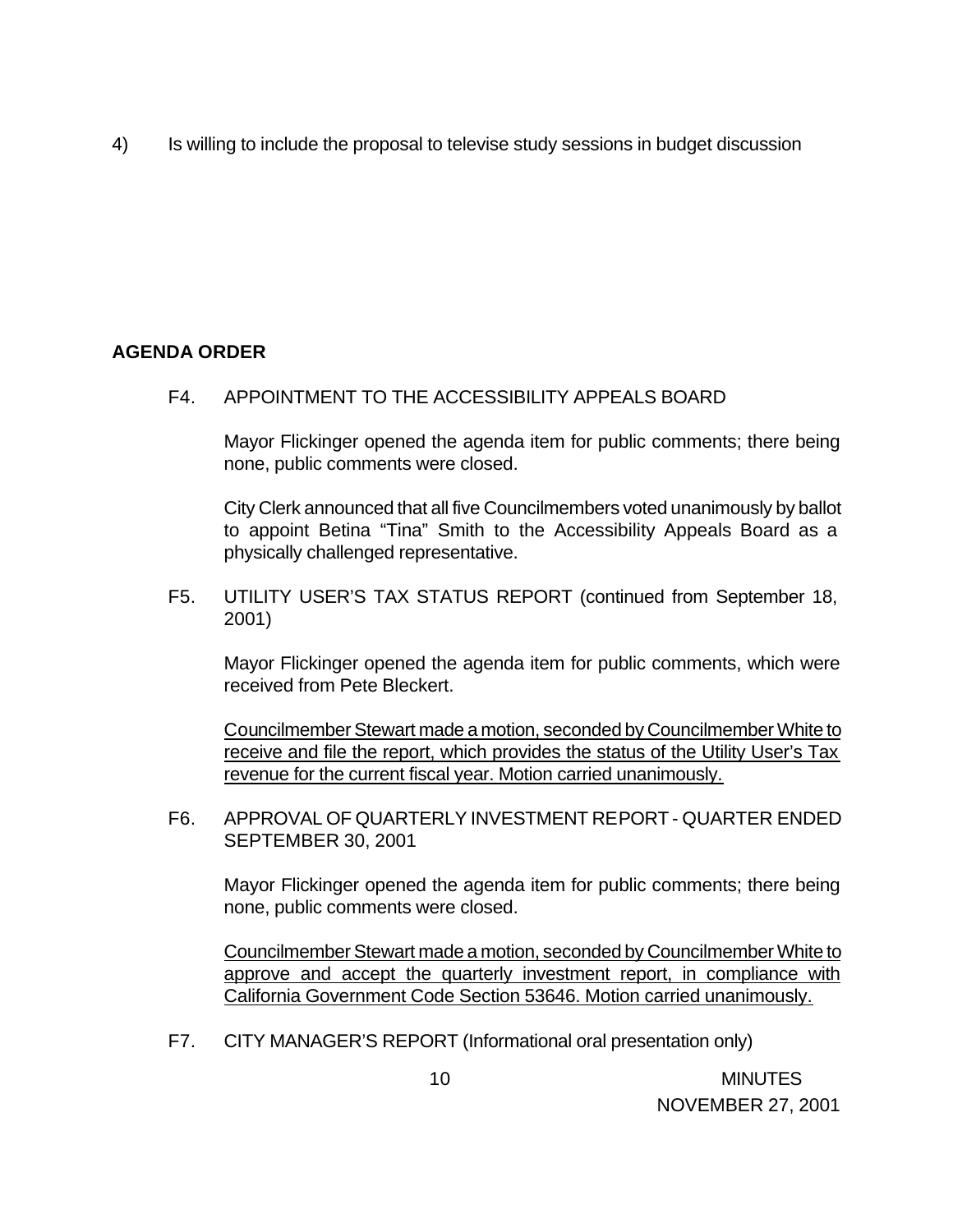Mayor Flickinger opened the agenda item for public comments; there being none, public comments were closed.

No action required.

# **G. LEGISLATIVE ACTIONS**

ORDINANCES - 1ST READING AND INTRODUCTION - NONE

ORDINANCES - 2ND READING AND ADOPTION

G1. ORDINANCE AMENDING SECTION 2.27.010 OF CHAPTER 2.27 OF THE CITY OF MORENO VALLEY MUNICIPAL CODE, RELATING TO THE COMPOSITION OF THE TRAFFIC SAFETY ADVISORY COMMITTEE

Mayor Flickinger opened the agenda item for public comments; there being none, public comments were closed.

Councilmember Stewart made a motion, seconded by Mayor Pro Tem Batey to introduce Ordinance No. 593, amending Section 2.27.010 of Chapter 2.27 of the City of Moreno Valley Municipal Code, relating to the composition of the Traffic Safety Advisory Committee (TSAC). Motion carried 5-0. Roll call vote.

ORDINANCE NO. 593

An Ordinance of the City Council of the City of Moreno Valley, California, Amending Section 2.27.010 of Chapter 2.27 of the City of Moreno Valley Municipal Code, Relating to the Composition of the Traffic Safety Advisory **Committee** 

G2. ORDINANCE AMENDING 2.24.040 OF CHAPTER 2.24 OF TITLE 2 OF THE CITY OF MORENO VALLEY MUNICIPAL CODE, RELATING TO THE MEETING DATES FOR THE CITIZENS' ADVISORY COMMITTEE ON RECREATIONAL TRAILS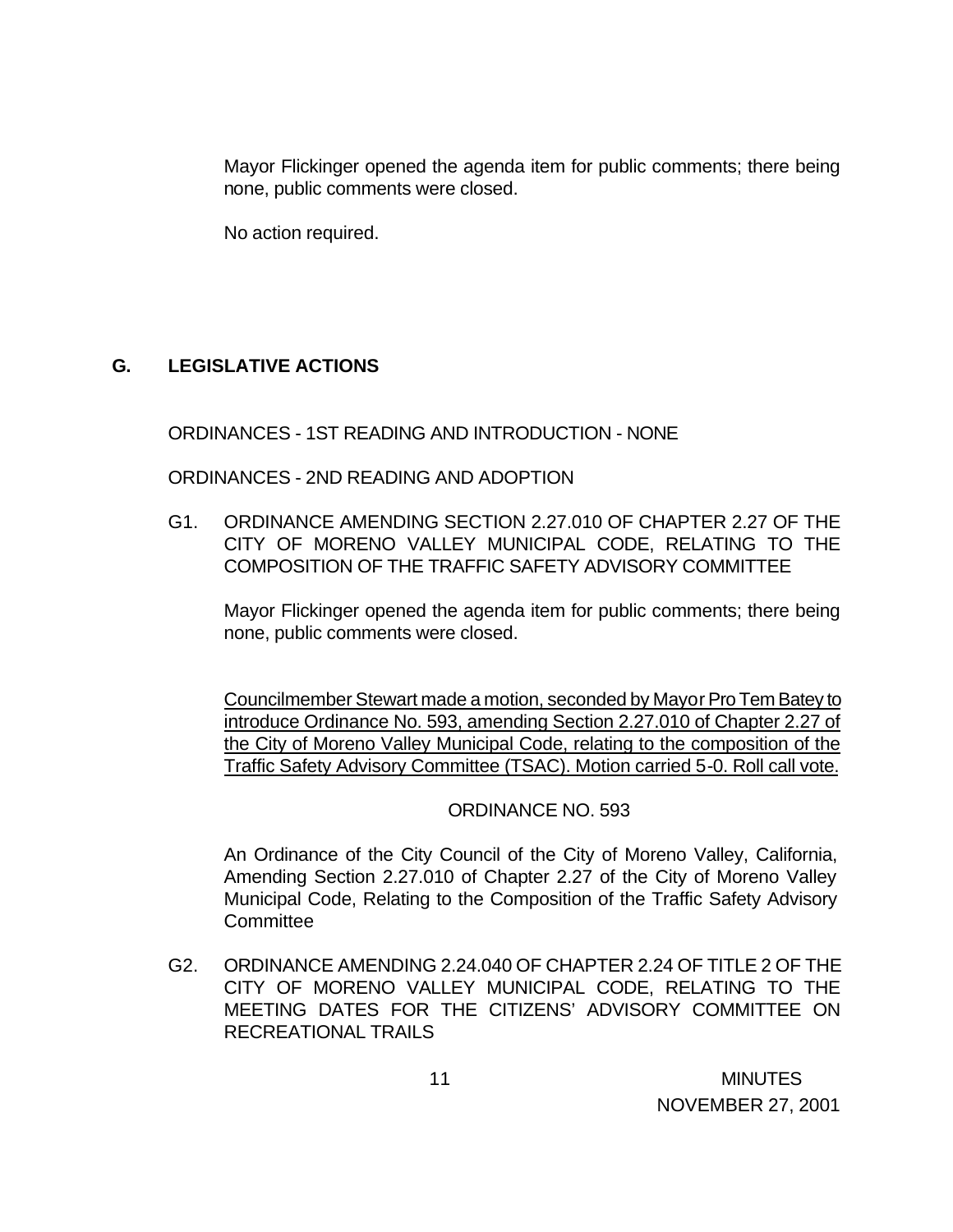Mayor Flickinger opened the agenda item for public comments; there being none, public comments were closed.

Councilmember Stewart made a motion, seconded by Mayor Pro Tem Batey to introduce Ordinance No. 594, amending Section 2.24.040 of Chapter 2.24 of Title 2 of the City of Moreno Valley Municipal Code, relating to the meeting dates for the Citizens' Advisory Committee on Recreational Trails. Motion carried 5-0. Roll call vote.

### ORDINANCE NO. 594

An Ordinance of the City Council of the City of Moreno Valley, California, Amending Section 2.24.040 of Chapter 2.24 of Title 2 Of The City Of Moreno Valley Municipal Code, Relating to The Meeting Dates for the Citizens' Advisory Committee on Recreational Trails

ORDINANCES - URGENCY ORDINANCES – NONE

RESOLUTIONS – NONE

### **CLOSED SESSION - NONE**

### **REPORT OF ACTION FROM CLOSED SESSION BY CITY ATTORNEY, IF ANY - NONE**

### **ADJOURNMENT**

There being no further business to conduct, the meeting was adjourned at 11:07 p.m. by unanimous informal consent.

Submitted by:

Alice Reed, City Clerk Secretary, Moreno Valley Community Services District

\_\_\_\_\_\_\_\_\_\_\_\_\_\_\_\_\_\_\_\_\_\_\_\_\_\_\_\_\_\_\_\_\_\_